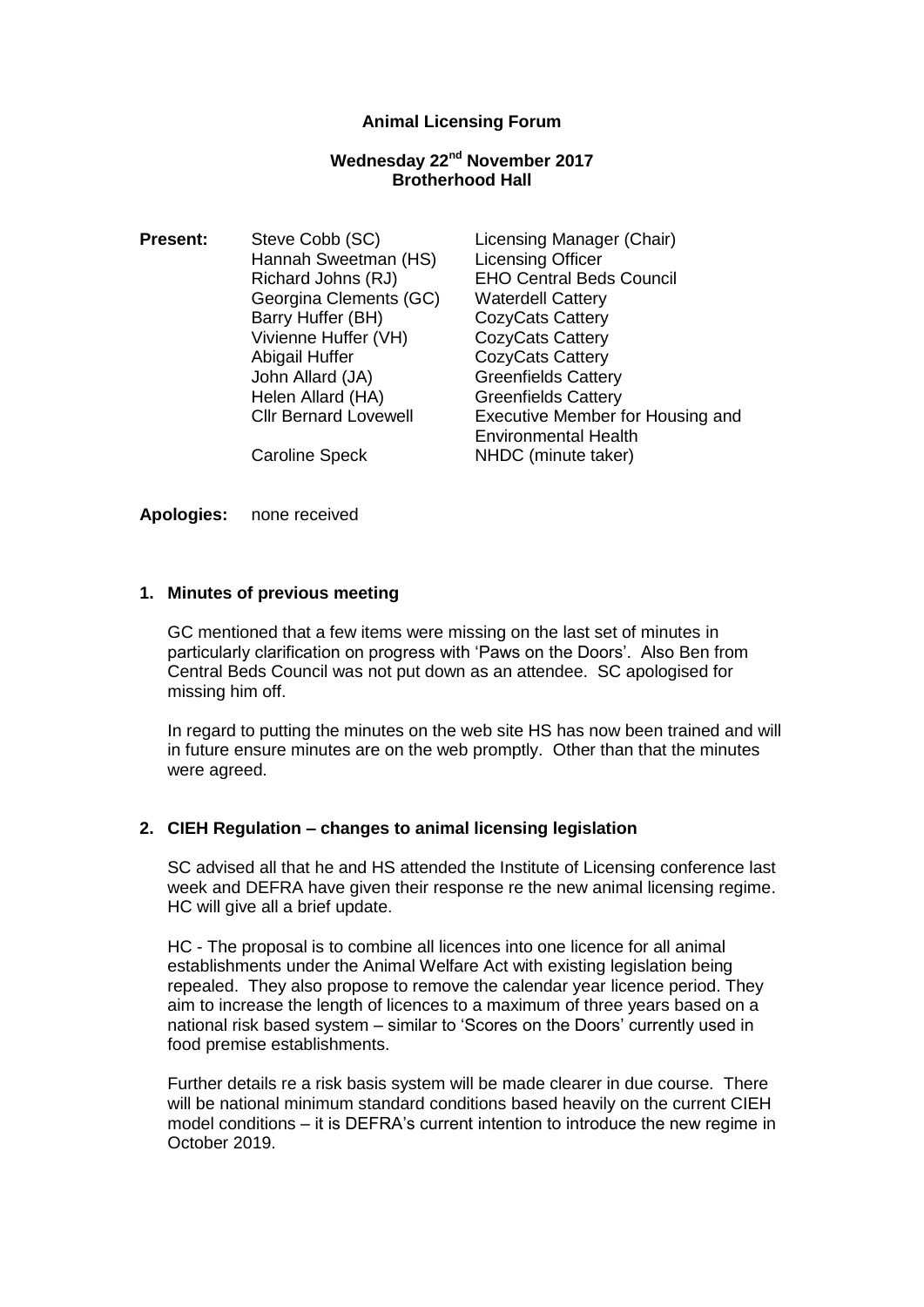HS is hoping to get DEFRA's presentation so that we can post it on the Forum website.

GC Q – would these new conditions have to be met immediately or would there be a transitional period?

SC A – there will most probably be a time period to meet the requirements.

BH Q – will the decision to reach the national conditions be based on existing standards?

SC A – there is intended to be national minimum standards which will be based on existing conditions and tied in with a star rating scheme – more stars you have less inspections you get.

SC said a lot of resistance was met from licensing officers about introducing the new regime in 2019 due to other commitments.

RJ – said that he did not think anyone should be overly concerned at this point as Local Authority's can sometimes be granted discretion.

SC said DEFRA advised the national minimum standard is set and will not be discretionary.

GC Q – what is the transitional period? SC A – normally 2-3 years but not yet set..

Discussion arose most felt that if the new national minimum standards are met a lot of animal establishments would close down or need a total rebuild.

SC is hopeful that all establishments in North Herts will be able to undertake minor upgrades through the transitional period as most are of a high standard.

GC Q - will the new policy make us rebuild? SC A – a number of options will be applied going forward.

VH Q - is this all a waste of time as the new legislation may not be granted? SC A – we still have to set a policy for the next few years irrespective of any legislative changes.

BH Q – how do you define 'public' in public consultation? there was nothing on the NHDC website or Outlook about the proposed changes. SC A – anyone can make a comment – Outlook only goes out 3 times a year and the recent one was published in June.

SC said the public consultation will end in January 2018.

At the Licensing Committee elected members would want a summary of all responses so that they could make a recommendation and then refer it on to Cabinet.

Anyone who sends in a representation by 31 January 2018 will have their comments included in the report that is presented to the Licensing Committee.

SC asked for feedback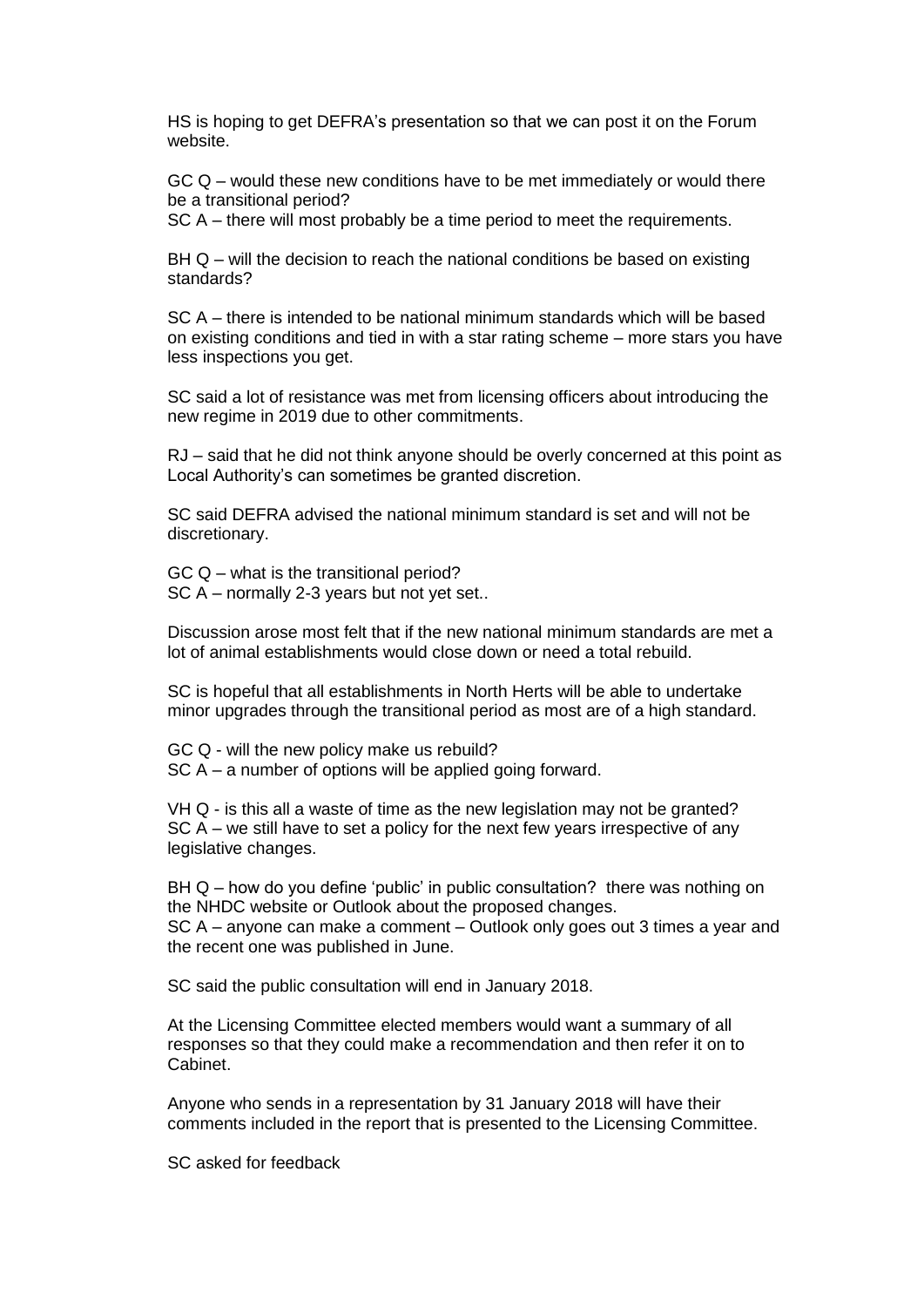GC – said that "when she started there were no catteries in the area this went up to 7 over the years. It is now down to 4 and will soon be down to 2 if the Policy comes into effect".

"In the last policy you said you did not want to close down businesses but if this policy is adopted it will close businesses and GC will lose 40% of her income. There has been no increase in salary for 30 years. The Policy will force people to take their cats to another local authority and cats do not like travelling."

"Eg – GC recently took a cat who could not ear to an out of hours vet, she also helped a cat with severe diarrhoea and stayed up all night on New Years eve with another cat who was poorly."

In brief GC is saying that animal welfare is more important than how wide a pen size is.

RJ said that it could be an option that boarding standards have to be amended.

JA – in regard to the existing legislation and how the new legislation is based on that – other considerations need to be made for e.g. animal welfare needs to be carefully monitored.

BH – main concerns are

- A) What requirements are going to have to be met?
- B) How long have we got to meet them?

For example applying retrospectively to catteries that have been built for years having to be re-built to certain standards e.g. water proof sockets.

Practically the transitional period if discretionary will need to be known.

SC said we will wait to see what DEFRA wants.

SC asks all to let him know what the best way forward is.

RJ can also take part in the consultation as our designated animal welfare expert – we have got until the end of January 2018.

Cllr Lovewell said please make sure your views are heard as he sits on the cabinet and wants to hear everyone's thoughts and does understand their concerns. He doesn't want any animal establishments to close down due to the new legislation. Anyone can also contact their local MP.

BH – said a new planning app has gone in for a new cattery in Letchworth on green belt land.

RJ said they have been receiving more and more FOI requests. SC said NHDC have also been receiving more FOI requests.

GC – said referring to appendix A & B this could quite easily be changed to the national standard. Why is the only option to close down premises?

SC reminded GC that we have to formulate a policy as the current one is becoming out-dated; with the recent legislative developments it may be that an alternative option, not included in the proposed pooicy, may be necessary for